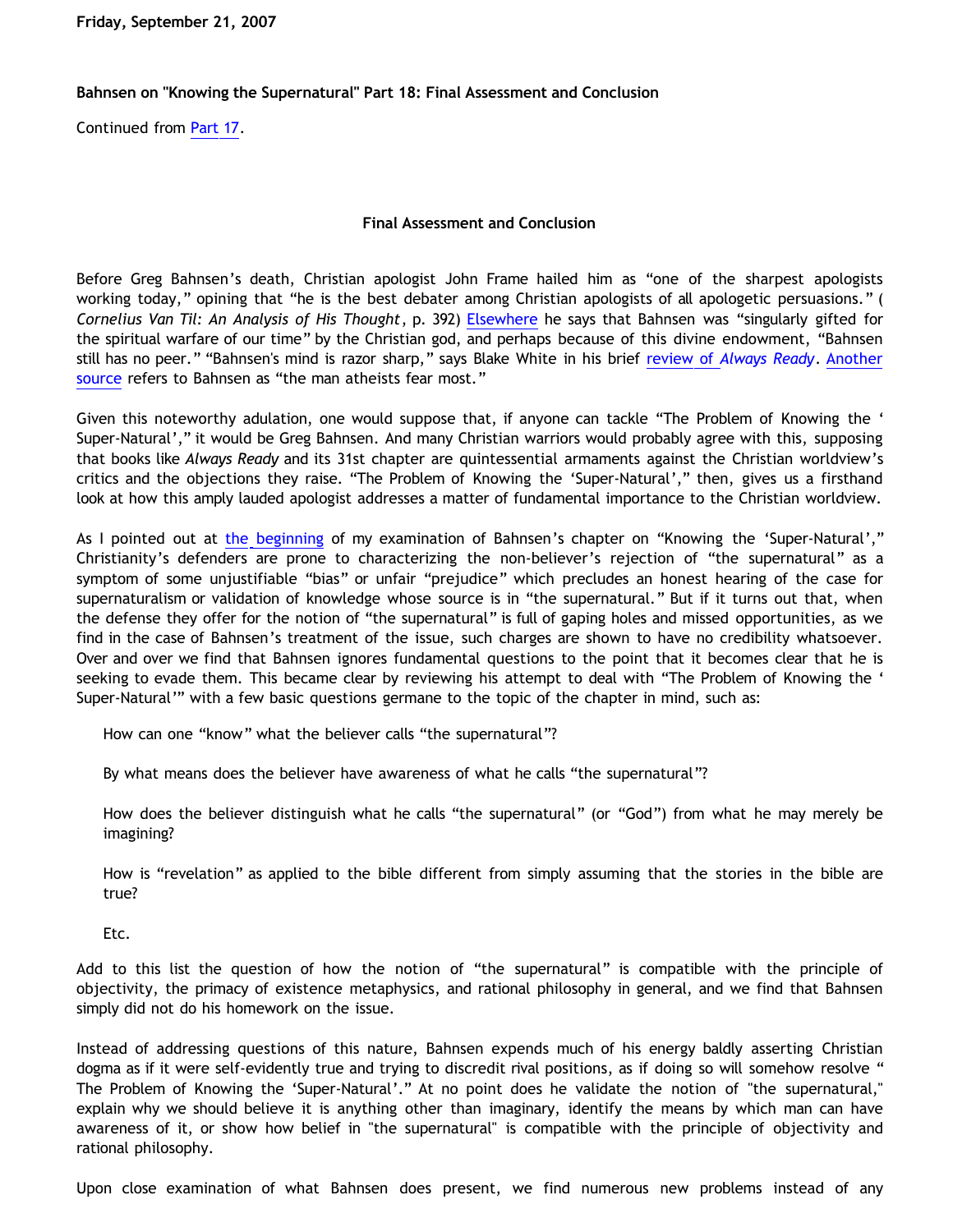- 1. Bahnsen nowhere identifies in clear terms the starting point which grounds a "comprehensive metaphysic" suitable for man, the means by which one might have awareness of its starting point, or the process by which one can know that its starting point could be true.
- 2. Bahnsen's conception of "supernatural" ("whatever surpasses the limits of nature") is too open-ended for his own apologetic interests. It does not specify any actual thing, and could apply to anything one imagines. To accept "the supernatural" on Bahnsen's conception of it, would be to accept not only Christianity's supernatural beings, but also those of other religions, since - like Christianity's supernatural agents - the supernatural agents of other mystical worldviews likewise "surpass the limits of nature." Also, in practical matters, "whatever surpasses the limits of nature" quite often spells danger and disaster for man.
- 3. Bahnsen nowhere enlightens his readers on how they can know "the supernatural," even though the very title of the 31st chapter of his book suggests that this is something he would be setting out to do in that chapter.
- 4. Bahnsen totally neglects the issue of how one might have awareness of what he calls "the supernatural." He notes at many points that one does not have awareness of "the supernatural" by means of sense-perception, or by any empirical mode of awareness. However, this only tells us how we do not have awareness of "the supernatural." It leaves completely unstated how one does have awareness of "the supernatural," if in fact he claims to have such awareness. Bahnsen resists identifying what that mode of awareness is.
- 5. Bahnsen's theology entails knowledge acquired and held by a passive, inactive mind, which is a contradiction in terms. The "knowledge" in question is the "knowledge of the supernatural" that Christians claim to have as a consequence of divine revelation, which is characterized as the Christian god coming to man rather than man "speculating" or "groping" his way to it through some cognitive activity.
- 6. Bahnsen promulgates a most tiresome and outworn dichotomy: either the mind is passive and inactive in its acquisition of knowledge (since its "revealed" to him by supernatural spirits), or he is left with " arbitrary speculations." This arbitrary dilemma ignores the very faculty by which man acquires and validates knowledge in the first place, namely reason.
- 7. Bahnsen provides no indication of how one can confidently distinguish "the supernatural" from what he is imagining. If there is a difference, then the ability to distinguish them is of vital concern, since neither "the supernatural" nor the constructs of one's imagination exist in the "here and now," are beyond the testimony of the senses, and "surpass the limits of nature." In other words, since the imaginary and "the supernatural" look and behave very much alike, the absence of an objective process by which the one can be reliably distinguished from the other indicates a glaring epistemological oversight of enormous proportions, suggesting that our leg is being pulled.
- 8. Bahnsen exhibits a hesitant fickleness regarding the role of inference in knowing "the supernatural." Is his god's existence inferred from objectively verifiable facts (if yes, from what objectively verifiable facts?), or directly known (if yes, by what mode of awareness?)? At times he seems to be affirming the former, at others the latter. At no point is he explicit in how exactly the human mind can have knowledge of a being which "surpasses the limits of nature."
- 9. Bahnsen expends much energy focusing his readers' attention on purported failings of non-believing worldviews, even though they are irrelevant to explaining how one can acquire and validate knowledge of "the supernatural." The detection of internal problems within Logical Positivism, for instance, is not a proof of the existence of "the supernatural," nor does it serve to inform any epistemological basis to suppose that "the supernatural" is real.
- 10. Bahnsen seems resentful of epistemologies which take sense perception as a starting point that is, as the fundamental operation of consciousness upon which knowledge of reality depends - but nowhere identifies any clear alternative. Indeed, he seems not to have thought this through very well at all. For upon analysis it becomes clear that "special revelation" (i.e., accepting whatever the bible says as truth) requires sense perception in order to "read the book," and "general revelation" (i.e., inferring the Christian god's existence and/or message from what we discover in nature) also involves sense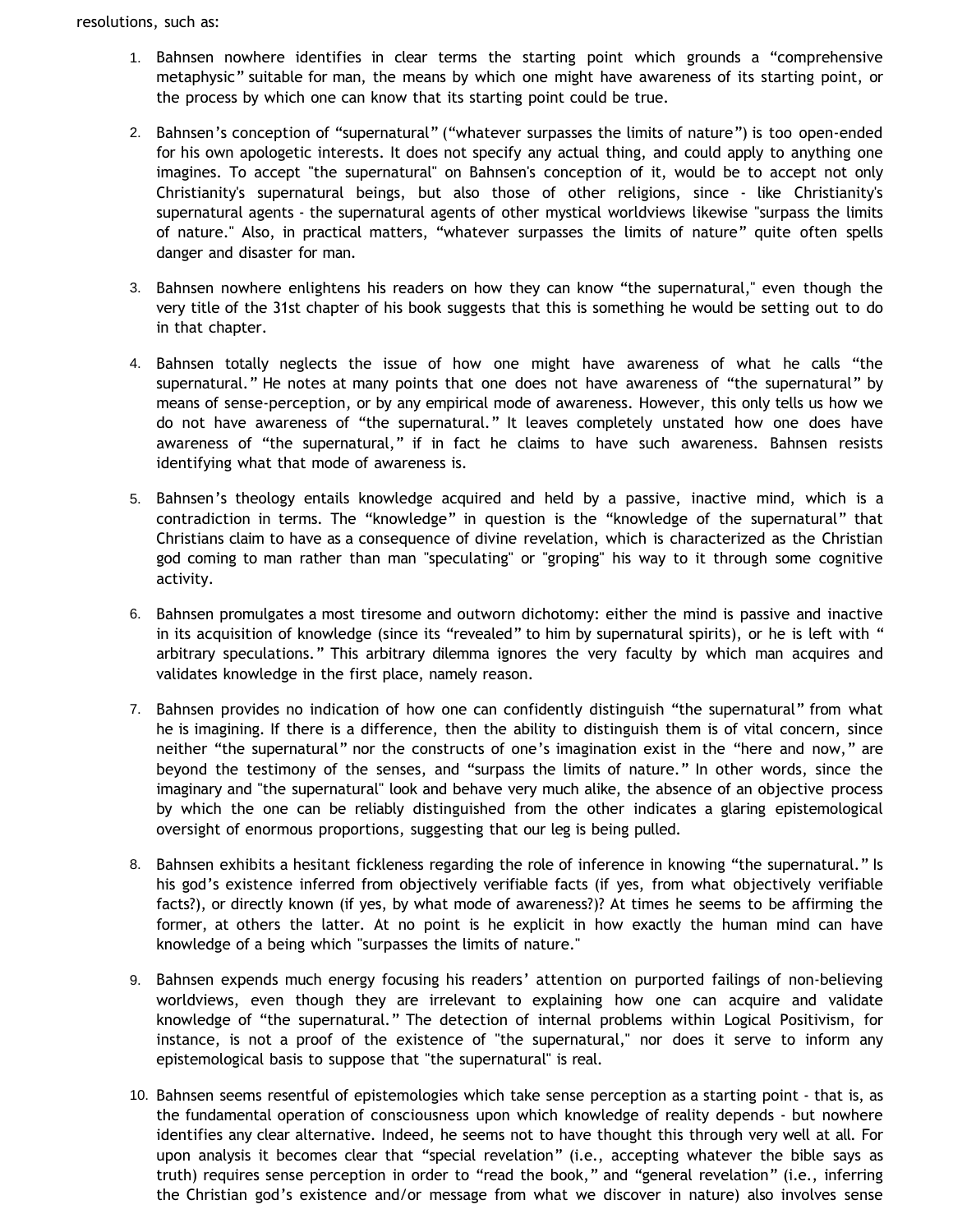perception (as a mode of awareness of nature) as well as at least in part consulting "internal evidences " – which could be feelings, wishes, imagination, hopes, etc. So there is strong evidence here of an ad hoc approach to epistemology as such.

- 11. Bahnsen is oblivious of how conceptualization works. This is can be attributed to the fact that Christianity does not have its own theory of concept-formation. Specifically, much of his case against supernaturalism's detractors demonstrates that he does not understand the relationship between the perceptual level of awareness and the conceptual activity. For instance, Bahnsen supposes that a comprehensive metaphysic cannot be based ultimately on sense experience because sense experience is "limited." But concepts allow a thinker to expand his awareness beyond what he personally experiences and while still basing his knowledge ultimately on what he experiences. So the conflict against which Bahnsen reacts is really due to his own ignorance of the nature of concepts.
- 12. Bahnsen shows that he must appeal to the supernatural in order to validate the supernatural, which is terminally circular.
- 13. Elements in Bahnsen's case are incompatible with elements that are part of the worldview which he is trying to defend (e.g., that appearances are distinct from reality, and yet "the invisible things of him from the creation of the world are clearly seen" per Romans 1:20).

So instead of providing an objectively reliable answer to the problem he purports to be addressing in the 31st chapter of his book *Always Ready*, Bahnsen relies on a list of cheap gimmicks and blaring gaffs that carry him haphazardly into areas that no careful thinker would want to go. Persisting throughout the chapter is Bahnsen's ignorance of the relationship between the perceptual and the conceptual levels of human consciousness. In fact, it is this relationship that is key to unraveling many of Bahnsen's confusions over issues such as the purported dichotomy between appearance and reality (which Bahnsen raises, but does not explain or resolve), the *conceptual* (as opposed to "empirical") nature of knowledge, the fundamental weaknesses of Logical Positivism, and a host of other related issues. In typical presuppositionalist fashion, Bahnsen seeks to exploit this ignorance, which he shares with many unwitting non-believers as well, in a concerted effort to turn the spotlight from the problem which he should be addressing in his chapter (given its title), to problems which he perceives in rival worldviews. But anyone should be able to recognize that pointing out a problem in someone else's position does nothing to validate the claim that "the supernatural" is real and that "knowledge" of it is legitimate. Exposing fundamental errors in Logical Positivism, no matter how egregious they may be, will not explain Bahnsen allegedly acquires knowledge of what he calls "the supernatural."

But in spite of these problems which should be obvious to any critical thinker, we still find that many are charmed by Bahnsen's sophistry. Blake White, for instance, in [his review of](http://somethingbooked.blogspot.com/2007/06/always-ready.html) *[Always Ready](http://somethingbooked.blogspot.com/2007/06/always-ready.html)*, tells us that

Bahnsen spends a lot of time on epistemology and the need for a truly Christian theory of knowledge.

What contribution does Bahnsen make on the topic of epistemology when he doesn't address the fundamental questions pertaining to "The Problem of Knowing the 'Super-Natural'," and how do the gimmicks, fallacies and evasions listed above address man's need for a theory of knowledge? Contrary to what White tells his readers, Bahnsen gives us *at best* an epistemology of utter negligence.

In conclusion, then, we can with certainty say that any appeal to the supernatural is irrational. This is because supernaturalism assumes the primacy of consciousness metaphysics, which constitutes a crass departure from the reality-based orientation to the world which makes rationality possible in the first place. In addition to this, appeals to supernaturalism fail to identify how the content of its claims can be established in a manner consistent with the nature of the human mind and its cognitive functions; they fail to identify the means by which one can acquire awareness of that which is allegedly "supernatural," how claims that supernatural beings exist can be validated, and how such claims can be tested for their supposed truth value. Adherents to supernaturalism are quick to point to the means by which supernatural claims are *not* validated or tested, but fail to identify the means by which they *could be* validated and tested. Furthermore, adherents to supernaturalism fail to provide a method for distinguishing what they call "the supernatural" and what they may merely be imagining, thus priming the mind of one who is prone to believing supernatural claims for compromising fact with fantasy. As evidence of these points indicating the irrationality of supernaturalism, adherents of supernaturalism inevitably find that they need to appeal to their supernaturalism in order to defend their supernaturalism, which is viciously circular and therefore fallacious. So not only is supernaturalism by virtue of its nature and content irrational, it also invites the call for fallacy in its defenses. To accuse non-supernaturalists of an "unjust bias" for their rejection of supernaturalism, then, is consequently also irrational, indeed hypocritical.